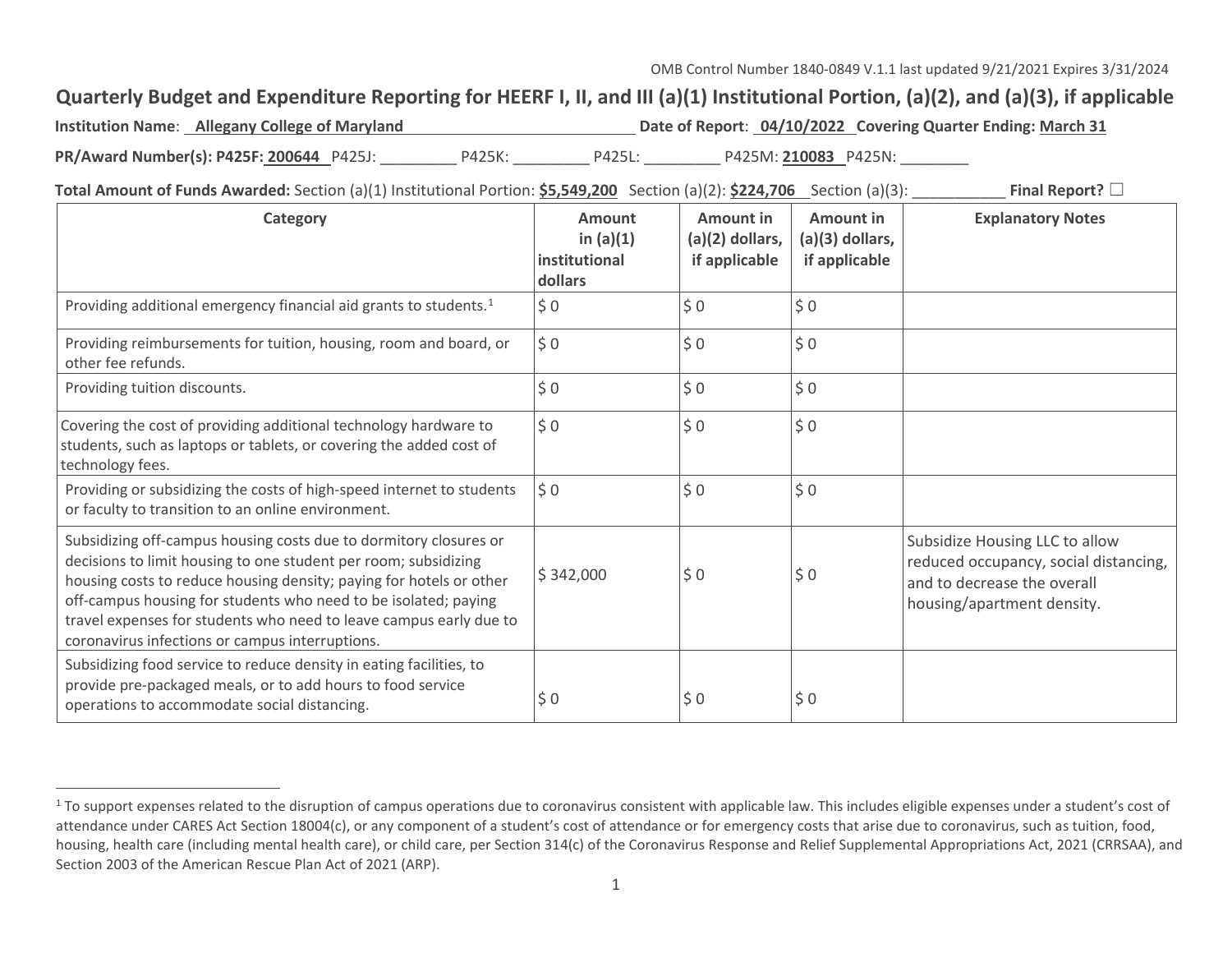| Costs related to operating additional class sections to enable social |  |  |
|-----------------------------------------------------------------------|--|--|
| distancing, such as those for hiring more instructors and increasing  |  |  |
| campus hours of operations.                                           |  |  |

| Category                                                                                                                                                                                                                                                                     | Amount in<br>(a)(1)<br>institutional dollars | Amount in<br>$(a)(2)$ dollars,<br>if applicable | Amount in<br>(a)(3) dollars,<br>if applicable | <b>Explanatory Notes</b>                                                                                                                                                                                                                                                               |
|------------------------------------------------------------------------------------------------------------------------------------------------------------------------------------------------------------------------------------------------------------------------------|----------------------------------------------|-------------------------------------------------|-----------------------------------------------|----------------------------------------------------------------------------------------------------------------------------------------------------------------------------------------------------------------------------------------------------------------------------------------|
| Campus safety and operations. <sup>2</sup>                                                                                                                                                                                                                                   | \$40,448                                     | \$0                                             | \$0                                           | Student seating to promote social<br>distancing. KN95 mask purchases, and<br>vaccine incentives for campus<br>employees and students who<br>received vaccinations. Wages paid to<br>COVID team employees for contact<br>tracing and reporting to mitigate and<br>prevent transmission. |
| Purchasing, leasing, or renting additional instructional equipment and<br>supplies (such as laboratory equipment or computers) to reduce the<br>number of students sharing equipment or supplies during a class<br>period and to provide time for disinfection between uses. | $\frac{1}{2}$ 0                              | \$0                                             | \$0                                           |                                                                                                                                                                                                                                                                                        |
| Replacing lost revenue from academic sources. <sup>3</sup>                                                                                                                                                                                                                   | \$636,652                                    | \$224,706                                       | \$0                                           | Decrease in revenue from credit-<br>based tuition due to COVID related<br>losses for Fiscal Year 2022.                                                                                                                                                                                 |
| Replacing lost revenue from auxiliary services sources (i.e., cancelled<br>ancillary events; disruption of food service, dorms, childcare, or<br>other facilities; cancellation of use of campus venues by other<br>organizations, lost parking revenue, etc.). <sup>3</sup> | \$0                                          | \$0                                             | \$0                                           |                                                                                                                                                                                                                                                                                        |

<sup>&</sup>lt;sup>2</sup> Including costs or expenses related to the disinfecting and cleaning of dorms and other campus facilities, purchases of personal protective equipment (PPE), purchases of cleaning supplies, adding personnel to increase the frequency of cleaning, the reconfiguration of facilities to promote social distancing, etc.

<sup>&</sup>lt;sup>3</sup> Please see the Department's HEERF Lost Revenue FAQs (March 19, 2021) for more information regarding what may be appropriately included in an estimate of lost revenue.<sup>4</sup> Please post additional documentation as appropriate and briefly explain in the "Explanatory Notes" section. Please note that funds for (a)(1) Institutional Portion may be used to defray expenses associated with coronavirus (including lost revenue, reimbursement for expenses already incurred, technology costs associated with a transition to distance education, faculty and staff trainings, and payroll).